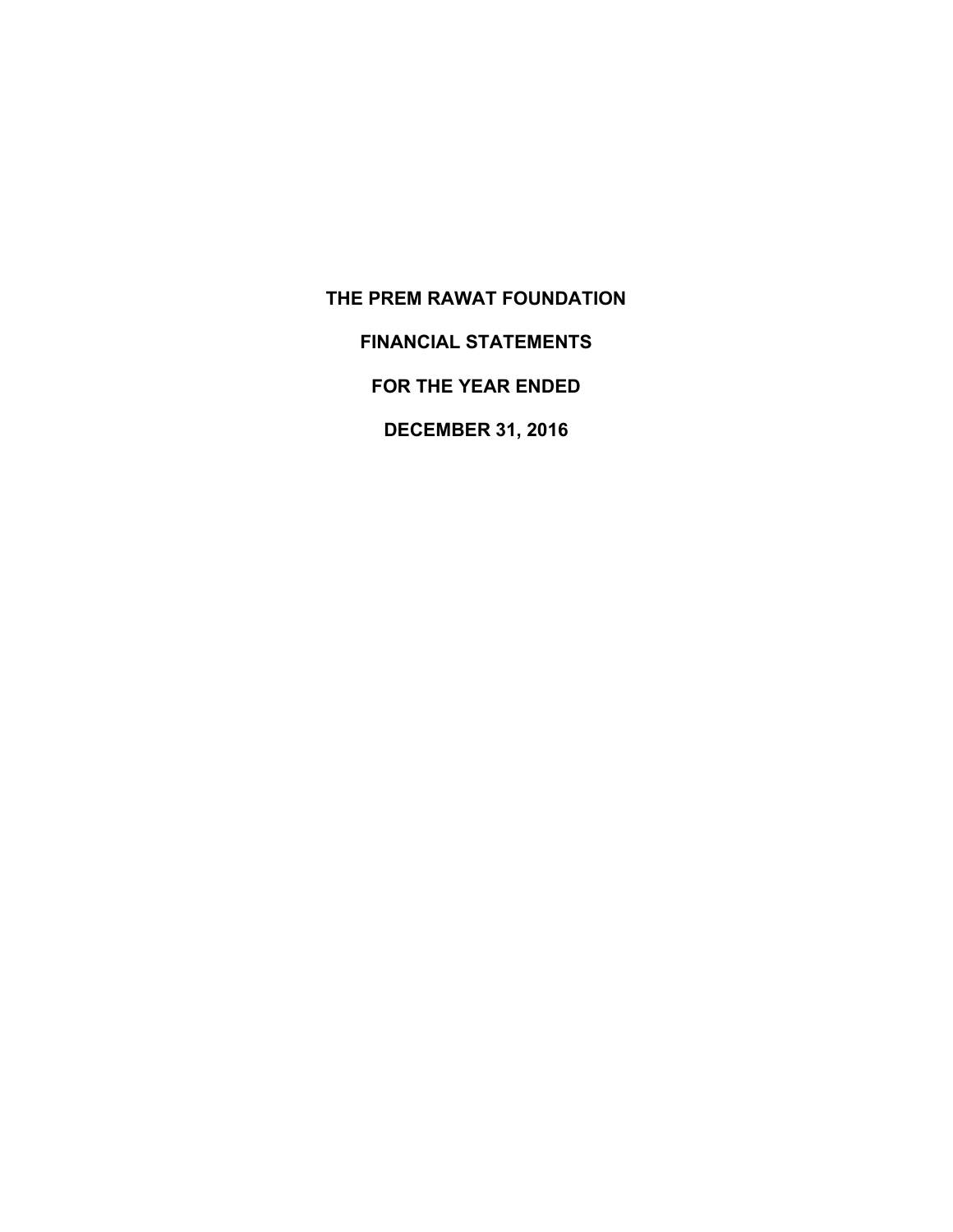# **THE PREM RAWAT FOUNDATION**

# TABLE OF CONTENTS

| <b>Financial Statements</b> |  |
|-----------------------------|--|
|                             |  |
|                             |  |
|                             |  |
|                             |  |
|                             |  |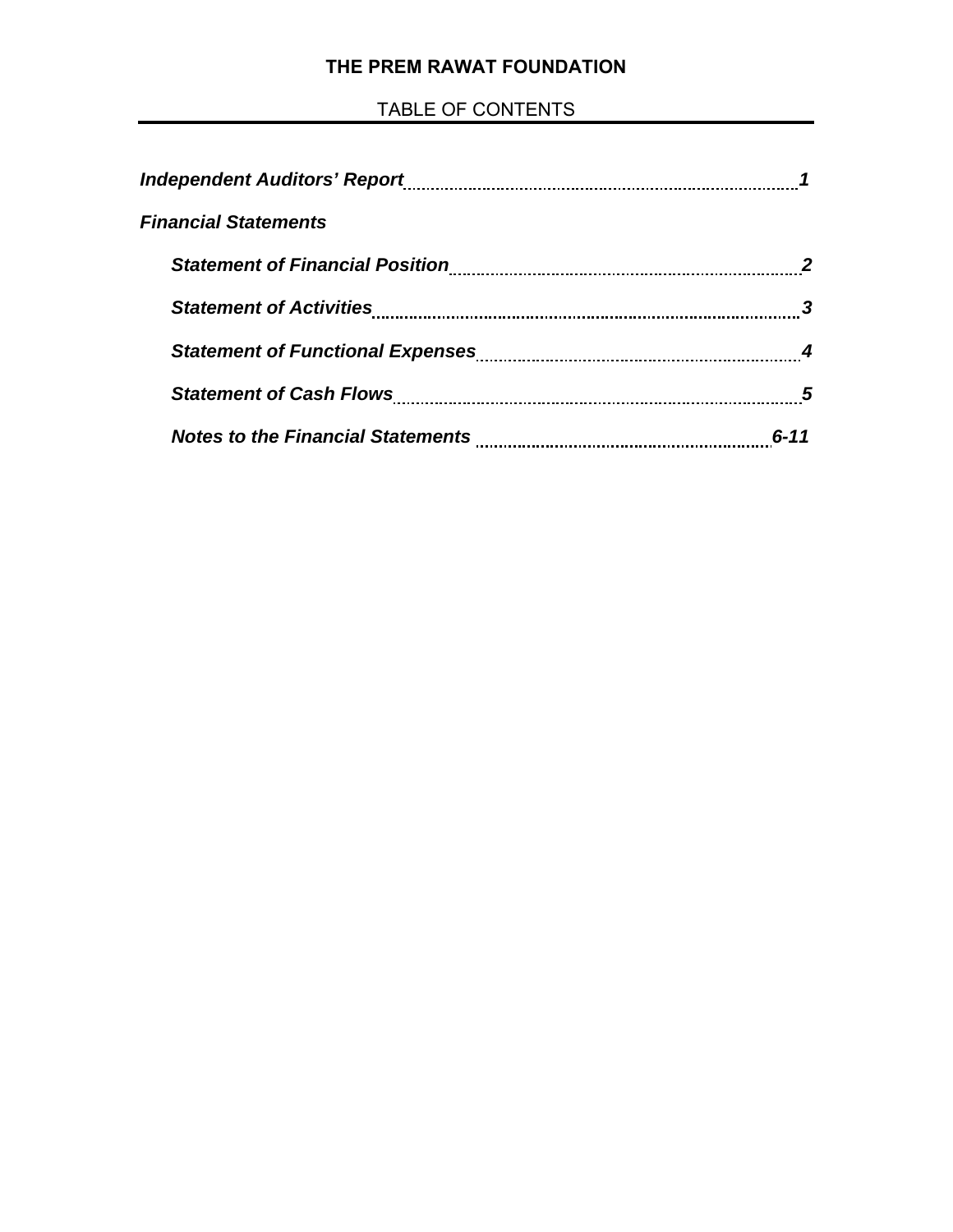

### **INDEPENDENT AUDITORS' REPORT**

To the Board of Directors of The Prem Rawat Foundation

We have audited the accompanying financial statements of The Prem Rawat Foundation (a nonprofit organization), which comprise the statement of financial position as of December 31, 2016, and the related statements of activities, functional expenses, and cash flows for the year then ended, and the related notes to the financial statements.

## **Management's Responsibility for the Financial Statements**

Management is responsible for the preparation and fair presentation of these financial statements in accordance with accounting principles generally accepted in the United States of America; this includes the design, implementation, and maintenance of internal control relevant to the preparation and fair presentation of financial statements that are free from material misstatement, whether due to fraud or error.

#### **Auditors' Responsibility**

Our responsibility is to express an opinion on these financial statements based on our audit. We conducted our audit in accordance with auditing standards generally accepted in the United States of America. Those standards require that we plan and perform the audit to obtain reasonable assurance about whether the financial statements are free from material misstatement.

An audit involves performing procedures to obtain audit evidence about the amounts and disclosures in the financial statements. The procedures selected depend on the auditors' judgment, including the assessment of the risks of material misstatement of the financial statements, whether due to fraud or error. In making those risk assessments, the auditor considers internal control relevant to the entity's preparation and fair presentation of the financial statements in order to design audit procedures that are appropriate in the circumstances, but not for the purpose of expressing an opinion on the effectiveness of the entity's internal control. Accordingly, we express no such opinion. An audit also includes evaluating the appropriateness of accounting policies used and the reasonableness of significant accounting estimates made by management, as well as evaluating the overall presentation of the financial statements.

We believe that the audit evidence we have obtained is sufficient and appropriate to provide a basis for our audit opinion.

#### **Opinion**

In our opinion, the financial statements referred to above present fairly, in all material respects, the financial position of The Prem Rawat Foundation as of December 31, 2016, and the changes in its net assets and its cash flows for the year then ended in accordance with accounting principles generally accepted in the United States of America.

Questo & Schelz, LLP

Long Beach, California September 1, 2017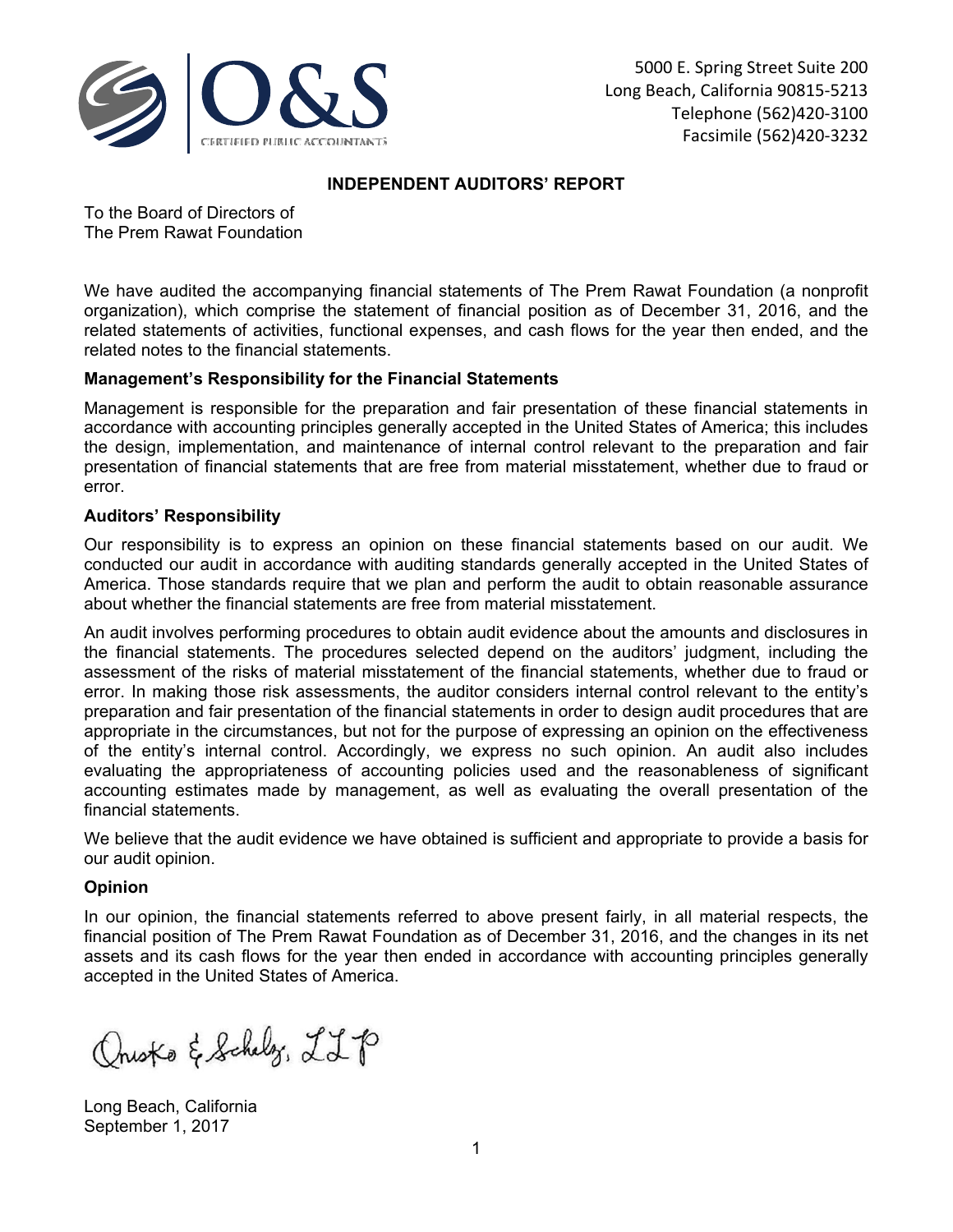# **THE PREM RAWAT FOUNDATION STATEMENT OF FINANCIAL POSITION DECEMBER 31, 2016**

## **ASSETS**

| <b>Current Assets</b>                 |              |
|---------------------------------------|--------------|
| Cash and cash equivalents             | \$1,250,860  |
| Short-term investments                | 802,371      |
| Contributions receivable              | 42,534       |
|                                       |              |
| <b>Total Current Assets</b>           | 2,095,765    |
| <b>Non-Current Assets</b>             |              |
| Property and equipment, net           | 53,850       |
| Long-term investments                 | 31,557       |
|                                       |              |
| <b>Total Non-Current Assets</b>       | 85,407       |
|                                       |              |
| <b>TOTAL ASSETS</b>                   | \$2,181,172  |
|                                       |              |
|                                       |              |
| <b>LIABILITIES AND NET ASSETS</b>     |              |
| <b>Current Liabilities</b>            |              |
| Accounts payable and accrued expenses | \$<br>18,206 |
| Grants payable                        | 31,200       |
| <b>Total Current Liabilities</b>      | 49,406       |
|                                       |              |
| <b>Total Liabilities</b>              | 49,406       |
|                                       |              |
| <b>Net Assets</b>                     |              |
| Unrestricted                          | 2,131,766    |
| <b>Total Net Assets</b>               | 2,131,766    |
|                                       |              |
| TOTAL LIABILITIES AND NET ASSETS      | \$2,181,172  |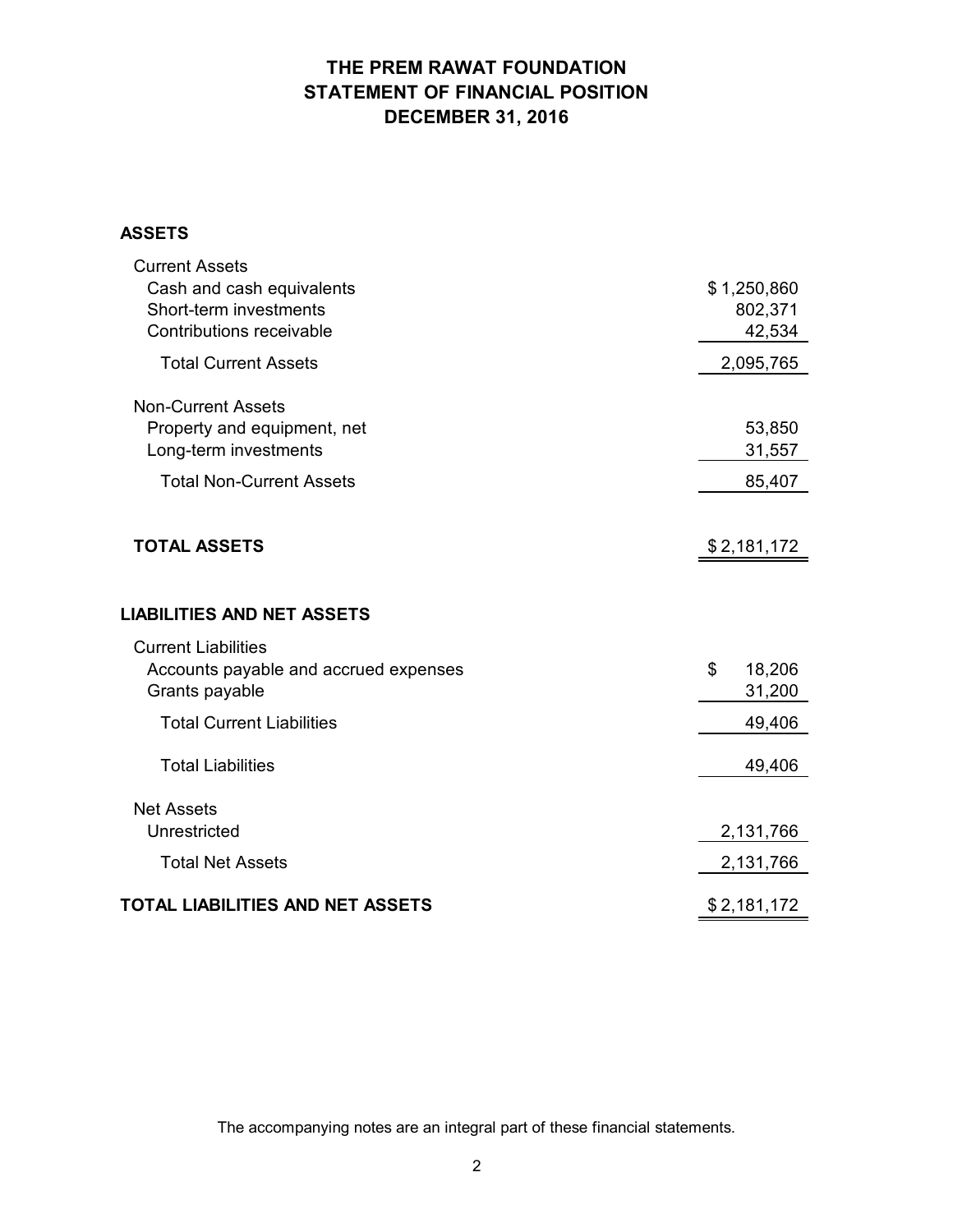## **THE PREM RAWAT FOUNDATION STATEMENT OF ACTIVITIES FOR THE YEAR ENDED DECEMBER 31, 2016**

|                                           | <b>Unrestricted</b>    |
|-------------------------------------------|------------------------|
| <b>REVENUES, GAINS, AND OTHER SUPPORT</b> |                        |
| Contributions                             | \$<br>1,691,227        |
| Investment income                         | 12,842                 |
| TOTAL REVENUES, GAINS, AND OTHER SUPPORT  | 1,704,069              |
| <b>EXPENSES</b>                           |                        |
| Program services                          |                        |
| Peace Initiative                          | 711,840                |
| Peace Education                           | 270,254                |
| Food for People                           | 147,648                |
| Humanitarian Aid                          | 69,486                 |
| Total program services                    | $\overline{1,199,228}$ |
| Supporting services                       |                        |
| Management and general                    | 124,632                |
| Fundraising                               | 126,077                |
| Total supporting services                 | 250,709                |
| <b>TOTAL EXPENSES</b>                     | 1,449,937              |
|                                           |                        |
| <b>CHANGE IN NET ASSETS</b>               | 254,132                |
| <b>NET ASSETS, BEGINNING OF YEAR</b>      | 1,877,634              |
| <b>NET ASSETS, END OF YEAR</b>            | \$2,131,766            |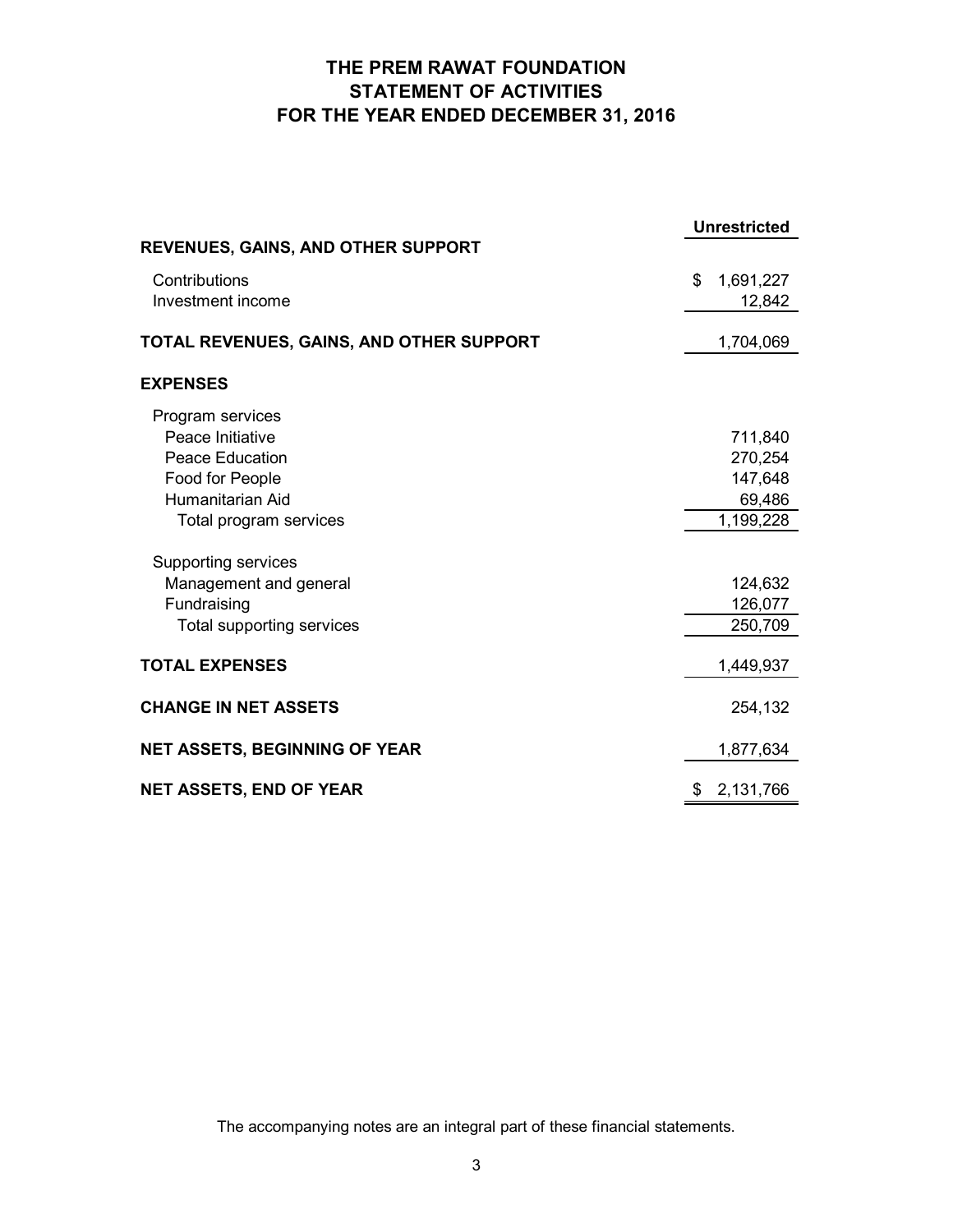# **THE PREM RAWAT FOUNDATION SCHEDULE OF FUNCTIONAL EXPENSES FOR THE YEAR ENDED DECEMBER 31, 2016**

|                                     | <b>Program Services</b> |                  |                 |    | <b>Supporting Services</b> |                   |                    |               |
|-------------------------------------|-------------------------|------------------|-----------------|----|----------------------------|-------------------|--------------------|---------------|
|                                     | Peace                   | Peace            | <b>Food for</b> |    | Humanitarian               | <b>Management</b> |                    |               |
|                                     | <b>Initiative</b>       | <b>Education</b> | <b>People</b>   |    | Aid                        | and General       | <b>Fundraising</b> | <b>Total</b>  |
| Grants for humanitarian aid         | \$                      | \$               | 145,000<br>\$   | \$ | 69,486                     | \$                | \$                 | \$<br>214,486 |
| Grants for material development     | 106,578                 | 5,000            |                 |    |                            |                   |                    | 111,578       |
| Production and material development | 18,314                  | 25,005           |                 |    |                            |                   |                    | 43,319        |
| Development and creative            | 1,050                   | 40,480           |                 |    |                            | 2,880             |                    | 44,410        |
| Marketing                           | 133,709                 |                  |                 |    |                            |                   |                    | 133,709       |
| Venue                               |                         | 2,921            |                 |    |                            |                   |                    | 2,921         |
| <b>Outside services</b>             |                         | 9,120            |                 |    |                            | 17,200            |                    | 26,320        |
| Salaries and wages                  | 225,879                 | 164,952          |                 |    |                            | 3,787             | 63,408             | 458,026       |
| Professional fees                   |                         |                  |                 |    |                            | 55,071            |                    | 55,071        |
| Distribution and fulfillment        | 1,083                   |                  |                 |    |                            |                   |                    | 1,083         |
| Credit card fees                    |                         |                  |                 |    |                            |                   | 44,642             | 44,642        |
| Insurance                           |                         |                  |                 |    |                            | 10,622            |                    | 10,622        |
| Special event                       | 99,644                  |                  |                 |    |                            |                   |                    | 99,644        |
| Office supplies                     |                         | 7,317            |                 |    |                            | 8,993             | 154                | 16,464        |
| Fees and licenses                   |                         |                  |                 |    |                            | 9,167             |                    | 9,167         |
| Computer supplies and equipment     | 15,111                  |                  |                 |    |                            | 385               | 6,536              | 22,032        |
| Materials printed                   | 51,019                  |                  |                 |    |                            |                   | 8,118              | 59,137        |
| Postage and delivery                |                         | 3,649            |                 |    |                            | 7,329             | 3,219              | 14,197        |
| Rent and storage                    |                         | 198              |                 |    |                            | 1,427             |                    | 1,625         |
| Travel                              | 47,529                  | 10,867           | 2,648           |    |                            | 4,994             |                    | 66,038        |
| Telephone                           |                         |                  |                 |    |                            | 2,458             |                    | 2,458         |
| Depreciation                        | 11,924                  |                  |                 |    |                            |                   |                    | 11,924        |
| Meals and entertainment             |                         | 745              |                 |    |                            | 319               |                    | 1,064         |
| Total expenses                      | \$711,840               | \$270,254        | \$147,648       | \$ | 69,486                     | 124,632<br>\$     | \$126,077          | \$1,449,937   |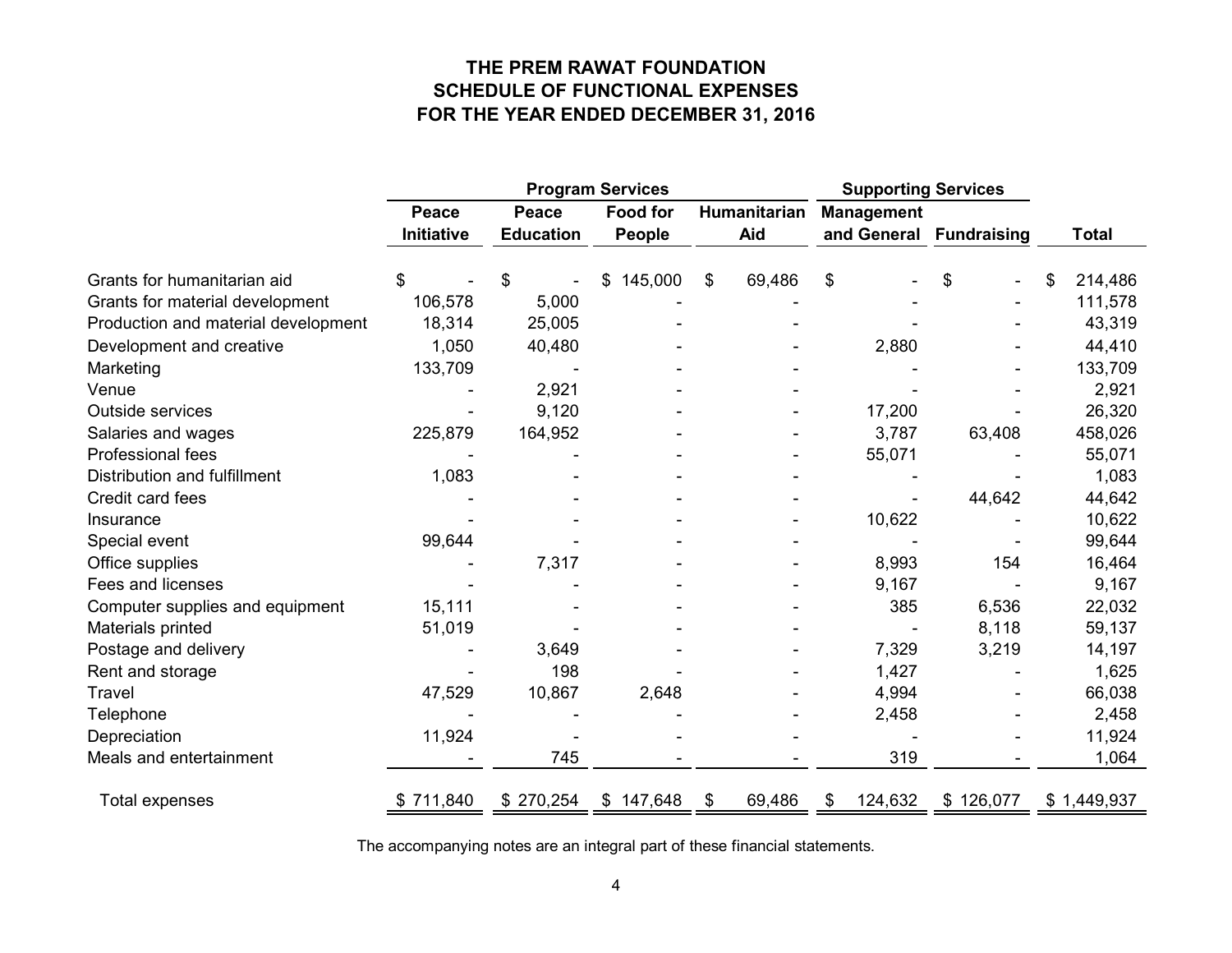# **THE PREM RAWAT FOUNDATION STATEMENT OF CASH FLOWS FOR THE YEAR ENDED DECEMBER 31, 2016**

## **CASH FLOWS FROM OPERATING ACTIVITIES**

| Change in net assets                                | \$<br>254,132 |
|-----------------------------------------------------|---------------|
| Adjustments to reconcile changes in net assets      |               |
| to net cash provided by operating activities:       |               |
| Depreciation                                        | 11,924        |
| Receipt of donated land                             | (30,000)      |
| Net unrealized gain                                 | (5,301)       |
| Changes in operating assets and liabilities         |               |
| Decrease in:                                        |               |
| Contributions receivable                            | 14,286        |
| Accounts payable and accrued expenses               | (18,406)      |
|                                                     |               |
| <b>NET CASH PROVIDED BY OPERATING ACTIVITIES</b>    | 226,635       |
| <b>CASH FLOWS FROM INVESTING ACTIVITIES</b>         |               |
| Purchases of investments                            | (1,201,184)   |
| Purchases of propery and equipment                  | (3,759)       |
| Sales of investments                                | 903,544       |
| <b>NET CASH USED BY INVESTING ACTIVITIES</b>        |               |
|                                                     | (301, 399)    |
| NET DECREASE IN CASH AND CASH EQUIVALENTS           | (74, 764)     |
| <b>CASH AND CASH EQUIVALENTS, BEGINNING OF YEAR</b> | 1,325,624     |
|                                                     |               |
| <b>CASH AND CASH EQUIVALENTS, END OF YEAR</b>       | \$1,250,860   |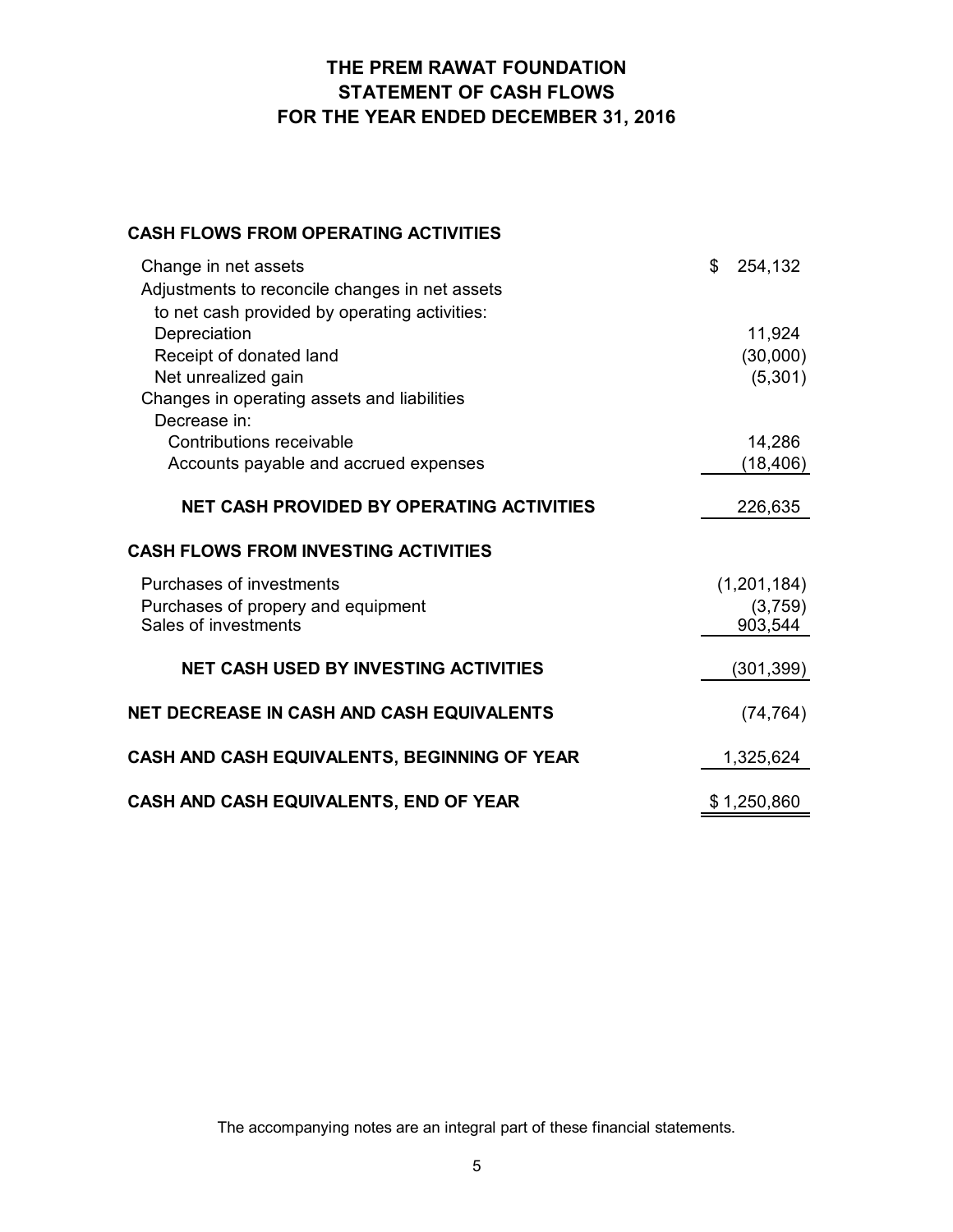#### **NOTE 1 – ORGANIZATION AND NATURE OF ACTIVITIES**

The Prem Rawat Foundation (the "Foundation" or "TPRF"), a California not-for-profit public benefit corporation, was created in November 2001. The purpose of the Foundation is to promote and disseminate to the general public the speeches, writings, music, art, and public forums of Prem Rawat. The Foundation advances the efforts of Prem Rawat to bring dignity, peace, and prosperity to people around the world.

The Foundation has planned, designed, and implemented several critically needed programs such as its model program Food for People (FFP). FFP is based on Prem Rawat's desire to directly help people break out of the cycle of poverty. There are now three Food for People facilities: one in India, one in Nepal, and a third facility in Ghana. Each facility serves overs 100,000 hot nutritious meals every year to children, the sick, and the elderly.

The Foundation also produces a number of print and online materials based on Prem Rawat's addresses in addition to course material for its Peace Education Program. In addition to the production of media materials, the Foundation sponsors and supports events where Prem Rawat speaks to interested people at universities, non-governmental organizations, and various other meetings.

## **NOTE 2 – SUMMARY OF SIGNIFICANT ACCOUNTING POLICIES**

#### **Basis of Accounting**

The financial statements of the Foundation have been prepared on the accrual basis of accounting in conformity with accounting principles generally accepted in the United States of America (GAAP) and follow the recommendations of the Accounting Standards Codification (ASC) 958-205, Financial Statements of Not for Profit Entities.

#### **Financial Statement Presentation**

Net assets and revenues, expenses, gains, and losses are classified based on the existence or absence of donor-imposed restrictions. Accordingly, net assets and changes therein are classified and reported as follows:

**Unrestricted** – Net assets that are not subject to donor-imposed restrictions and that may be expendable for any purpose in performing the primary objectives of the Foundation.

**Temporarily Restricted** – Net assets subject to donor-imposed stipulations that can be fulfilled by actions of the Foundation, pursuant to those stipulations, or that expire by the passage of time.

**Permanently Restricted** – Net assets subject to donor-imposed stipulations that are maintained permanently by the Foundation. Generally, the donors of such assets permit the Foundation to use all or part of the income earned on the assets.

#### **Investments**

Investments are recorded at their fair value in the statement of financial position. Gains and losses are reflected in the statement of activities. Investments consist of corporate bonds and certificates of deposit. Corporate bonds have maturity dates over a year and are classified as long-term. The certificates of deposit have original maturities greater than three months and less than a year and are classified as short-term investments.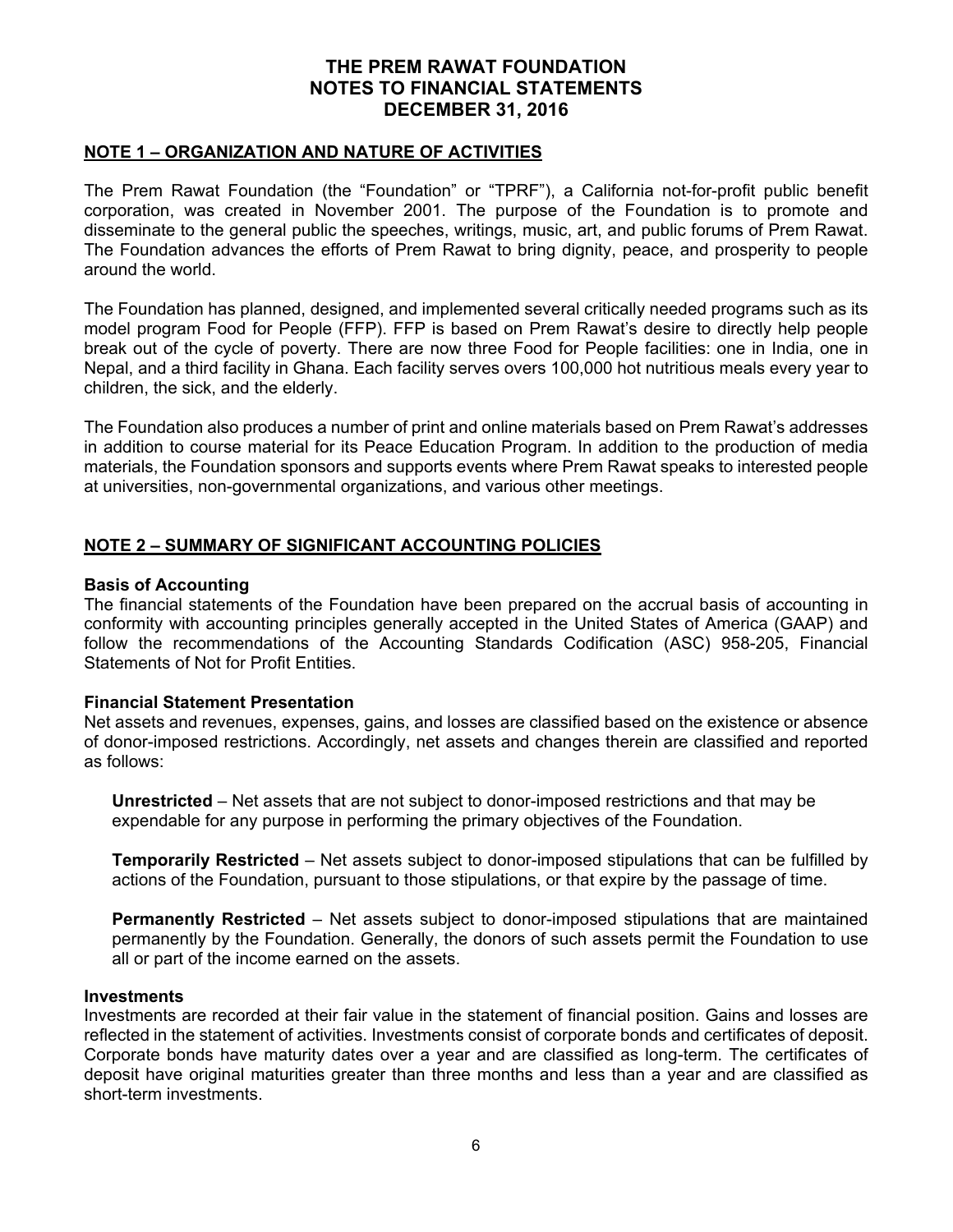#### **NOTE 2 – SUMMARY OF SIGNIFICANT ACCOUNTING POLICIES (continued)**

### **Revenue Recognition**

Contributions are recognized when the donor makes a promise to give to the Foundation that is unconditional. Contributions received are recorded as increases in unrestricted, temporarily restricted, or permanently restricted net assets, depending on the existence or nature of any donor restriction. The gifts of cash and other assets are reported as restricted support if they are received with donor stipulations that limit the use of the donated assets. When a donor restriction expires, that is, when a stipulated time restriction ends or purpose restriction is accomplished, temporarily restricted net assets are reclassified to unrestricted net assets and reported in the statements of activities as net assets released from restrictions. Support that is restricted by the donor is reported as an increase in unrestricted net assets if the restriction expires in the reporting period in which the support is recognized.

### **Cash and Cash Equivalents**

For purposes of reporting cash flows, cash and cash equivalents include cash held in checking and savings accounts, cash on hand, and other highly liquid resources, such as investments in certificates of deposit and money market funds, with an original maturity of three months or less when purchased.

Accounts are insured by the Federal Deposit Insurance Corporation (FDIC) up to \$250,000. At times, cash and cash equivalents may be in excess of the FDIC insurance limit. The Foundation has not experiences any losses in such accounts and believes it is not exposed to any significant credit risk on cash and cash equivalents.

### **Contributions Receivable**

Unconditional pledges are recorded at their net realizable value and no discount has been recorded. Conditional promises to give are recognized only when the conditions are substantially met. Management believes the contributions receivable as of December 31, 2016 are fully collectible and therefore, the Foundation has not recorded an allowance for doubtful accounts. All receivables at December 31, 2016 are due within one year.

## **Property and Equipment**

Property and equipment are stated at cost, if purchased or at fair value at the date of the gift, if donated and significant. If donors stipulate how long the assets must be used, the contributions are recorded as restricted support. In the absence of such stipulations, contributions of property and equipment are recorded as unrestricted support.

Depreciation has been recorded using the straight-line method over the estimated useful lives of the assets as follows:

Computer equipment 3 years

The cost of property and equipment purchased in excess of \$1,000 is capitalized. Repairs, maintenance and minor acquisitions are expensed as incurred. Gains and losses are recognized in the statements of activities upon disposal of property and equipment.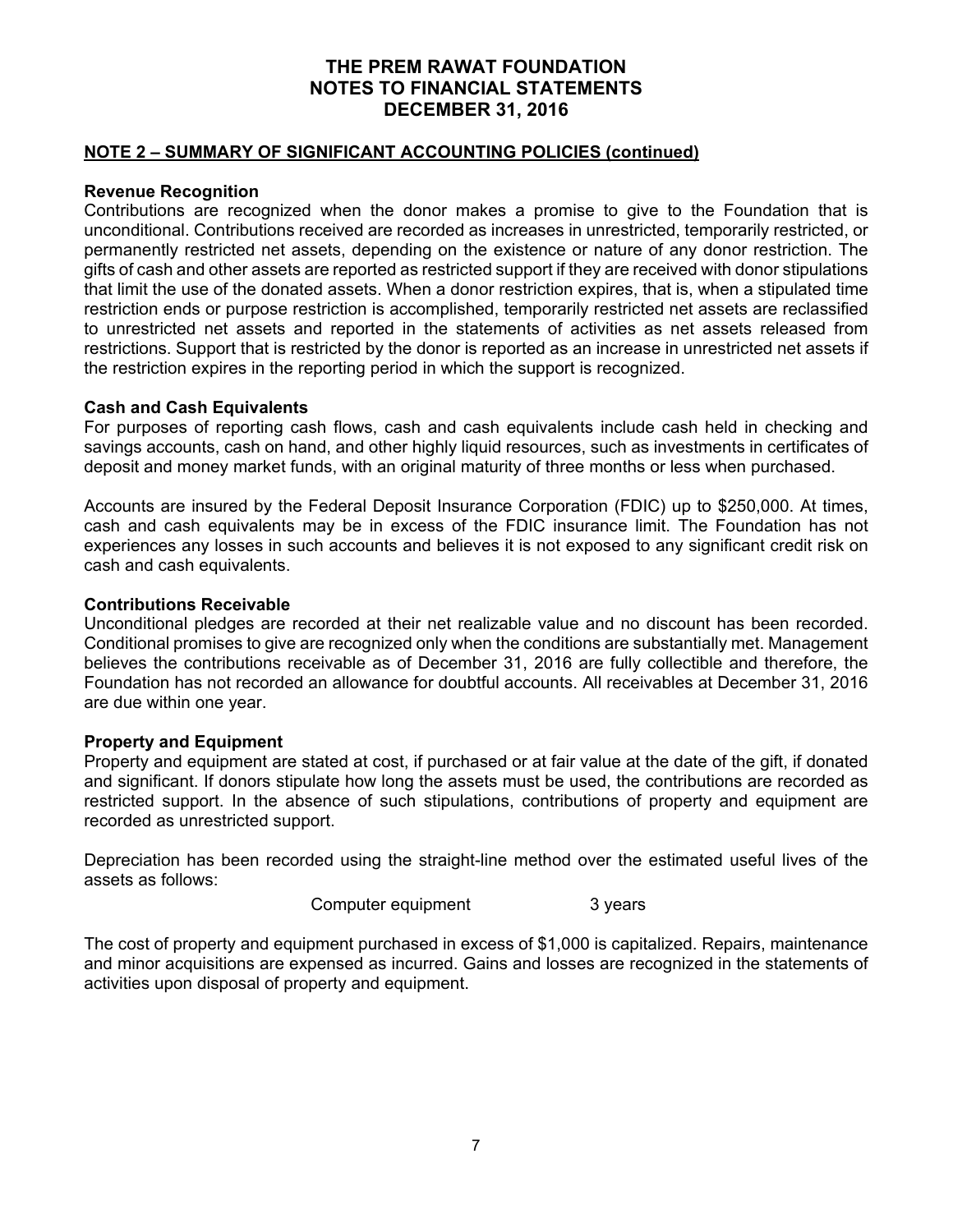#### **NOTE 2 – SUMMARY OF SIGNIFICANT ACCOUNTING POLICIES (continued)**

### **Long Lived Assets**

The Foundation reviews long lived assets such as property and equipment to determine if there has been an impairment of value whenever events or changes occur that indicate the carrying value of the assets may have declined and not be recoverable. No circumstances have occurred during the year causing the Foundation to believe there has been any impairment of the carrying value of its long lived assets. There can be no assurance, however, that market or other conditions will not change in the future resulting in impairment of long lived assets.

#### **Income Taxes**

The Foundation is exempt from income tax under Section 501(c)(3) of the Internal Revenue Code ("IRC") and Section 23701(d) of the California Tax Code. Contributions to the Foundation are deductible for tax purposes under Section 170(c)(2) of the IRC. The Foundation is not a private foundation.

The Foundation evaluates uncertain tax positions whereby the effect of the uncertainty would be recorded if the tax positions will, more likely than not, be sustained upon examination. As of December 31, 2016 management does not believe the Foundation has any uncertain tax positions requiring accrual or disclosure. The Foundation is subject to potential income tax audits on open tax years by any taxing jurisdiction in which it operates. The statute of limitations for federal and California state purposes is generally three and four years, respectively.

### **Contributed Assets, Materials, and Services**

The Foundation receives periodic donations of assets, materials, and services from local vendors, and from the community, which are recorded at estimated fair market value at the date of donation, if significant. Donated equipment, improvements, or long lived assets are recorded at the estimated fair value at the date of donation. Donated securities are held until they can be sold. The Foundation received contributed land during the year ended December 31, 2016, with a fair value of \$30,000 as of the date of donation.

#### **Fair Value Measurements**

Generally accepted accounting standards related to fair value measurements (a) define fair value as the price that would be received to sell an asset or paid to transfer a liability in an orderly transaction between market participants at the measurement date, and (b) set out a fair value hierarchy. The fair value hierarchy gives the highest priority to quoted prices in active markets for identical assets or liabilities (Level 1) and the lowest priority to unobservable inputs (Level 3). Inputs are broadly defined as assumptions market participants would use in pricing an asset or liability. The three levels of the fair value hierarchy are described as follows:

Level 1 – Observable inputs such as quoted prices in active markets for identical assets or liabilities.

Level 2 – Directly or indirectly observable input for quoted and other than quoted prices for identical or similar assets and liabilities in active or non-active markets.

Level 3 – Unobservable inputs not corroborated by market data, therefore requiring the entity to use the best information available in the circumstances, including the entity's own data.

Certain financial instruments are carried at cost, which approximates fair value because of the short-term nature of these instruments, and thus are not categorized.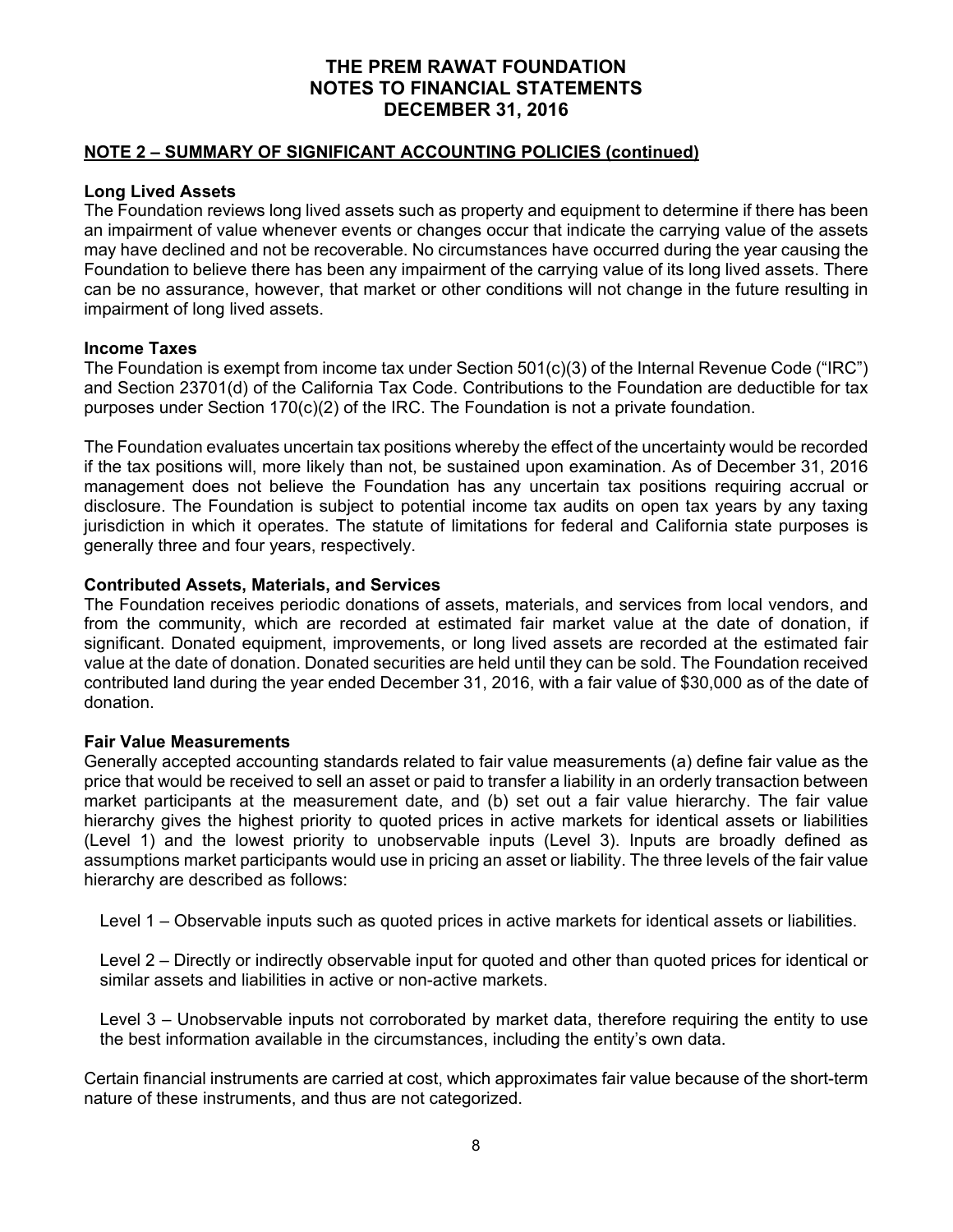### **NOTE 2 – SUMMARY OF SIGNIFICANT ACCOUNTING POLICIES (continued)**

### **Fair Value Measurements (continued)**

These instruments include contributions receivable, accounts payable, accrued expenses, and grants payable.

### **Advertising Costs**

The Foundation uses advertising to promote its programs among the audiences it serves. The costs of advertising are expensed as incurred. Advertising costs for the year ended December 31, 2016 were \$28,355.

### **Expense Allocation**

The cost of providing various programs and other activities has been summarized on a functional basis in the statement of activities and the statement of functional expenses. Accordingly, certain costs have been allocated among the programs and supporting services benefited.

### **Use of Estimates**

The preparation of financial statements in conformity with generally accepted accounting principles requires management to make estimates and assumptions that affect the reported amounts of assets and liabilities and disclosure of contingent assets and liabilities at the date of the financial statements. Estimates also affect the reported amounts of revenues and expenses during the reporting period. Actual events and results could differ from those assumptions and estimates. The significant items in these statements that are affected by management estimates are useful lives of property and equipment and allocations of functional expenses.

## **NOTE 3 – INVESTMENTS**

Investments consisted of the following at December 31, 2016:

|                                        |            |            | Unrealized |
|----------------------------------------|------------|------------|------------|
|                                        | Fair Value | Cost       | Gain(Loss) |
| Fixed income - certificates of deposit | \$802,371  | \$ 800,000 | 2,371      |
| Fixed income - corporate bonds         | 31,557     | 35,175     | (3,618)    |
|                                        | \$833,928  | \$835,175  | (1,247)    |

Investment securities, in general, are exposed to various risks, such as interest rate, credit, and overall market volatility. Investments are managed by professional investment managers who have responsibility for investing the funds in various investment classes. Due to the level of risk associated with certain securities, it is at least reasonably possible that changes in the near term could materially affect account balances and the amounts reported in the accompanying financial statements.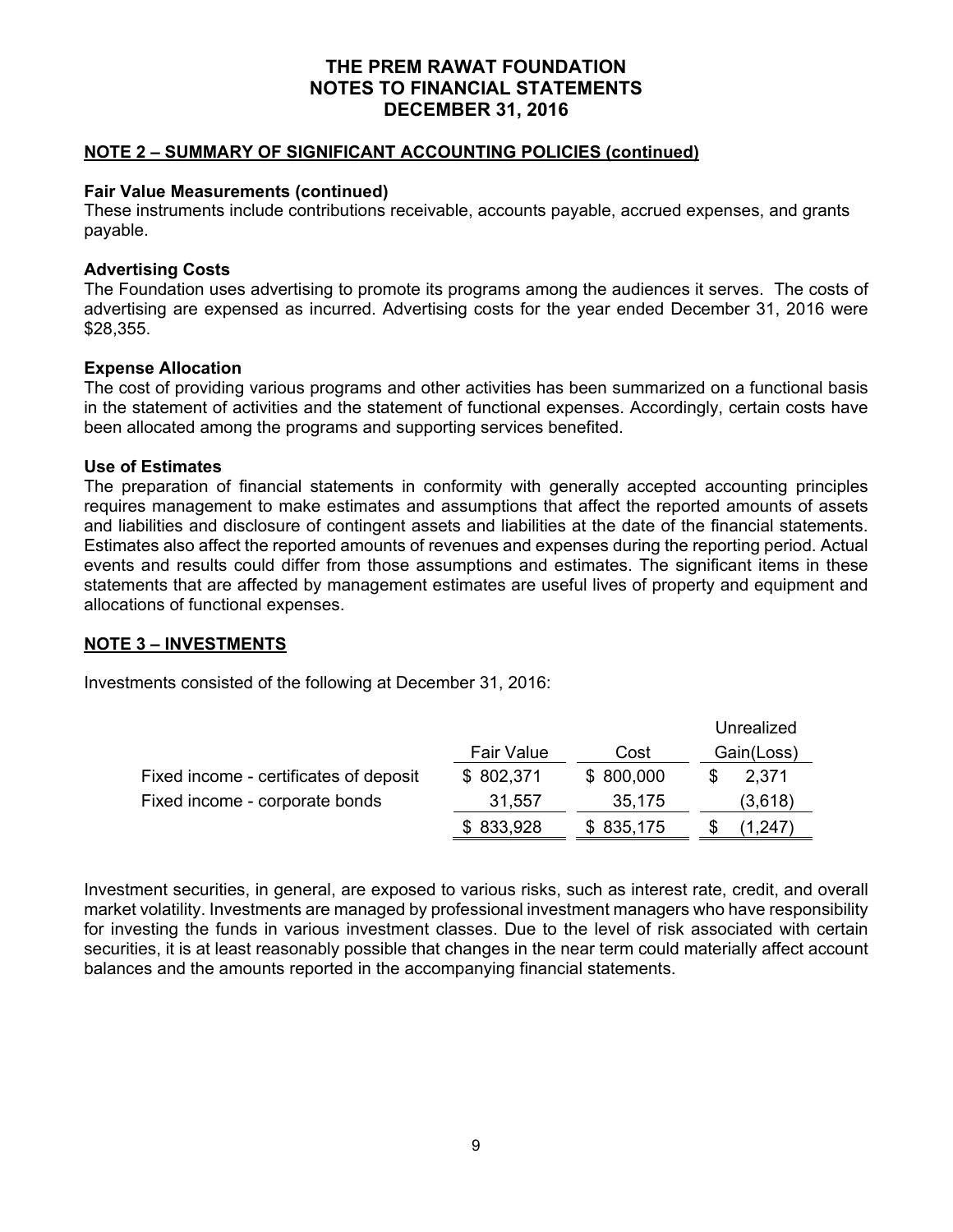### **NOTE 3 – INVESTMENTS (continued)**

The following schedule summarizes the investment return for the year ended December 31, 2016:

|                        | Unrestricted |  |  |
|------------------------|--------------|--|--|
| Interest and dividends | 7,691        |  |  |
| Unrealized gain        | 5,301        |  |  |
| Management fees        | (150)        |  |  |
|                        | 12.842       |  |  |

## **NOTE 4 – PROPERTY AND EQUIPMENT**

Property and equipment at December 31, 2016, are summarized as follows:

| Computers equipment and software | \$276,317  |
|----------------------------------|------------|
| Land                             | 30,000     |
|                                  | 306,317    |
| Less: accumulated depreciation   | (252, 467) |
| Net property and equipment       | 53,850     |

Depreciation expense for the year ended December 31, 2016 was \$11,924. The Foundation received donated land with a fair market value of \$30,000, which was held for sale as of December 31, 2016.

## **NOTE 5 – CONCENTRATIONS**

#### **Cash**

The Foundation maintains cash balances at several financial institutions located in Southern California. The balances on deposits are insured by the Federal Deposit Insurance Corporation (FDIC) up to \$250,000. At December 31, 2016, the Foundation had uninsured cash balances of \$752,266.

#### **Source Materials**

The Foundation focuses primarily on promoting the teaching and messages of Prem Rawat. The operations of the Foundation could be adversely affected in the event of the incapacity of Prem Rawat.

#### **NOTE 6 – FAIR VALUE MESAUREMENTS**

Fair values of assets measured at December 31, 2016 are as follows:

|                               | Level 1 |   | Level 2  |  |                          | Level 3 |  |
|-------------------------------|---------|---|----------|--|--------------------------|---------|--|
| Measured on a Recurring Basis |         |   |          |  |                          |         |  |
| Corporate bonds               |         | - | \$31,557 |  | $\overline{\phantom{a}}$ |         |  |
|                               |         | - | \$31,557 |  | $\overline{\phantom{0}}$ |         |  |